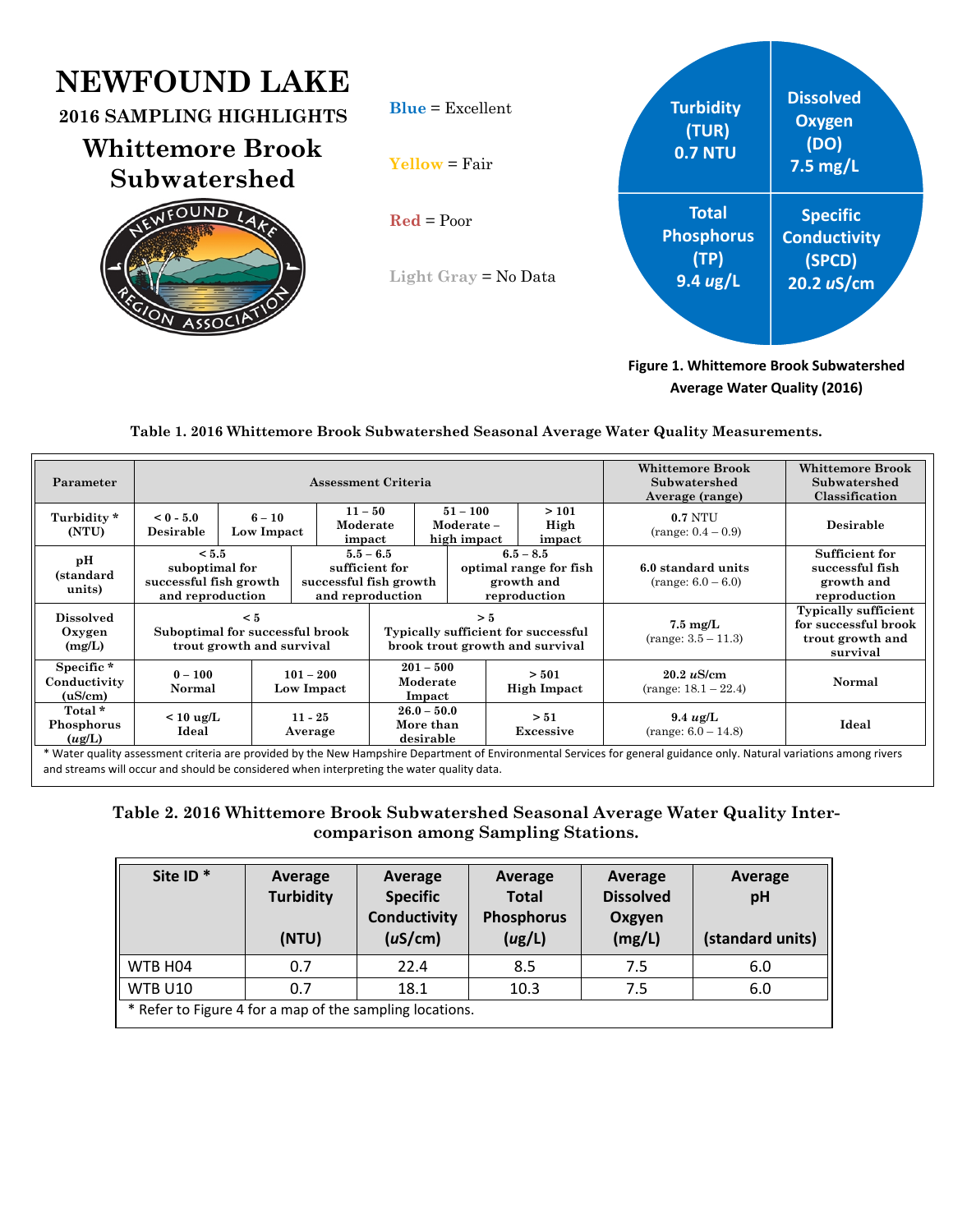### **Whittemore Brook Subwatershed Highlights**

The Whittemore Brook subwatershed is the fifth largest stream drainage network that feeds into Newfound Lake. The 2,059‐acre Whittemore Brook subwatershed is monitored with two active sampling locations that are positioned at an upstream and <sup>a</sup> downstream point along Whittemore Brook. Sampling locations were selected to characterize the overall water quality and to screen for potential problem areas within the Whittemore Brook subwatershed.

The 2016 Whittemore Brook water quality measurements generally indicate high water quality between the sampling sites. Variations in average specific conductivity concentrations (a surrogate for salt runoff) between sites are minimal and suggest limited impacts of road salt runoff between sampling locations (Figure 2).

The 2016 average turbidity (suspended soil and other particles) and average total phosphorus (nutrient) concentrations were low in the Whittemore Brook subwatershed (Figure 3).

Dissolved oxygen concentrations remained sufficient to support successful fish growth and reproduction.



| Subwatershed            | Average *<br><b>Turbidity</b><br>(NTU) | Average *<br><b>Specific</b><br>Conductivity<br>(uS/cm) | Average *<br>Total<br>Phosphorus<br>(ug/L) | Average *<br><b>Dissolved</b><br>Oxygen<br>(mg/L) | Average *<br>рH<br>(Standard<br>Units) |
|-------------------------|----------------------------------------|---------------------------------------------------------|--------------------------------------------|---------------------------------------------------|----------------------------------------|
| <b>Black Brook</b>      | 2.1                                    | 143.7                                                   | 18.9                                       | 7.5                                               | 5.8                                    |
| Cockermouth River       | 0.4                                    | 52.6                                                    | 5.0                                        | 7.9                                               | 5.9                                    |
| Dick Brown Brook        | 1.2                                    | 45.2                                                    | 14.4                                       | 10.8                                              | 6.3                                    |
| <b>Fowler River</b>     | 1.1                                    | 72.1                                                    | 12.0                                       | 8.8                                               | 5.5                                    |
| Georges Brook           | 0.7                                    | 30.1                                                    | 6.0                                        | 11.1                                              | 5.8                                    |
| <b>Hemlock Brook</b>    | 0.7                                    | 47.2                                                    | 7.2                                        | 9.0                                               | 6.3                                    |
| <b>Whittemore Brook</b> | 0.7                                    | 20.2                                                    | 9.4                                        | 7.5                                               | 6.0                                    |
| <b>Tilton Brook</b>     | 2.2                                    | 81.5                                                    | 19.0                                       | 6.4                                               | 6.3                                    |

**Table 3. Comparison of Seasonal Average Water Quality by Subwatershed (2016)**

\* The displayed water quality results are average values for all sampling locations within the respective subwatersheds.

### **Recommendations for Property Owners:**

Implement Best Management Practices within the Newfound Lake watershed to minimize the adverse impacts of polluted runoff and erosion into the lake. Refer to "Landscaping at the Water's Edge: An Ecological Approach" and "New Hampshire Homeowner's Guide to Stormwater Management: Do‐It‐Yourself Stormwater Solutions for Your Home" for more information on how to reduce nutrient loading caused by overland run‐off.

- $\bullet$ http://extension.unh.edu/resources/files/Resource004159\_Rep5940.pdf
- $\bullet$ http://des.nh.gov/organization/commissioner/pip/publications/wd/documents/wd‐11‐11.pdf